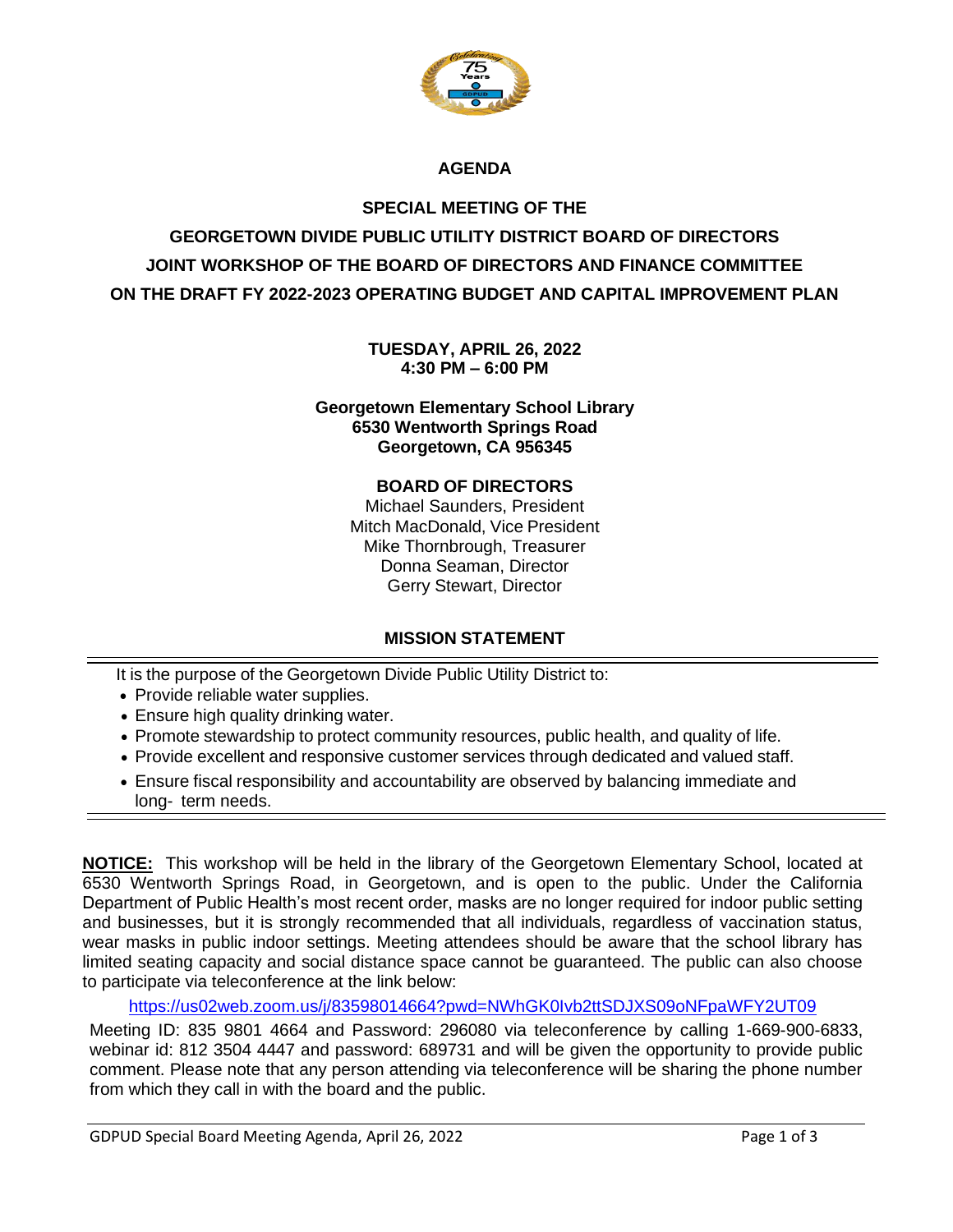Out of respect for the meeting and others in attendance, please turn off all cell phones or put in the silent mode

Pursuant to the Government Code Section 54954.3 (The Brown Act), members of the public shall be afforded the opportunity to speak on any agenda item, provided they are first recognized by the presiding officer. The Board President will call for public comment on each agenda item. Those wishing to address the Board on a matter that is not on the agenda and within the jurisdictional authority of the District may do so during the Public Forum portion of the agenda. Please be aware of the following procedures for speaking during Public Forum or public comment sessions:

1. When called on to speak by the Board President, please approach and speak from the podium.

- 2. Comments are to be directed only to the Board.
- 3. The Board will not entertain outbursts from the audience.
- 4. There is a three-minute time limit per speaker.
- 5. The Board is not permitted to take action on items addressed under Public Forum.
- 6. Disruptive conduct shall not be permitted.
- 7. Persistence in disruptive conduct shall be grounds for removal of that person's privilege of address.

The Board President is responsible for maintaining an orderly meeting.

# 1. CALL TO ORDER, ROLL CALL, AND PLEDGE OF ALLEGIANCE

# 2. ADOPTION OF AGENDA

- 3. PUBLIC FORUM (ONLY ITEMS THAT ARE NOT ON THE AGENDA)
- 4. JOINT WORKSHOP ON THE DRAFT FY 2022-2023 OPERATING BUDGET AND **CAPITAL IMPROVEMENT PLAN** 
	- A. INTRODUCTIONS Director Michael Saunders. Board President
	- B. BUDGET REVIEW PROCESS Director Mitch MacDonald, Vice-President
	- C. PRESENTATION OF DRAFT FY 2022-2023 OPERATING BUDGET AND **CAPITAL IMPROVEMENT PLAN - Adam Covan, General Manager**
	- **D. QUESTIONS AND ANSWERS**
	- E. NEXT STEP IN THE PROCESS Review of Proposed Budget and Capital Improvement Plan at the Regular Board Meeting of May 10, 2022.
- 5. Consider Authorizing the District to Conduct Meetings by Teleconference during the Period May 1 - May 31, 2022, as provided by Assembly Bill 361.

**Possible Action:** Approve Resolution 2022-XX authorizing the District to continue teleconference meetings during the period May 1 to May 31, 2022.

6. NEXT MEETING DATE AND ADJOURNMENT  $-$  The next Regular Meeting will be on May 10, 2022, at 2:00 P.M. at the Georgetown Divide Public Utility District, 6425 Main Street, in Georgetown. Details to follow.